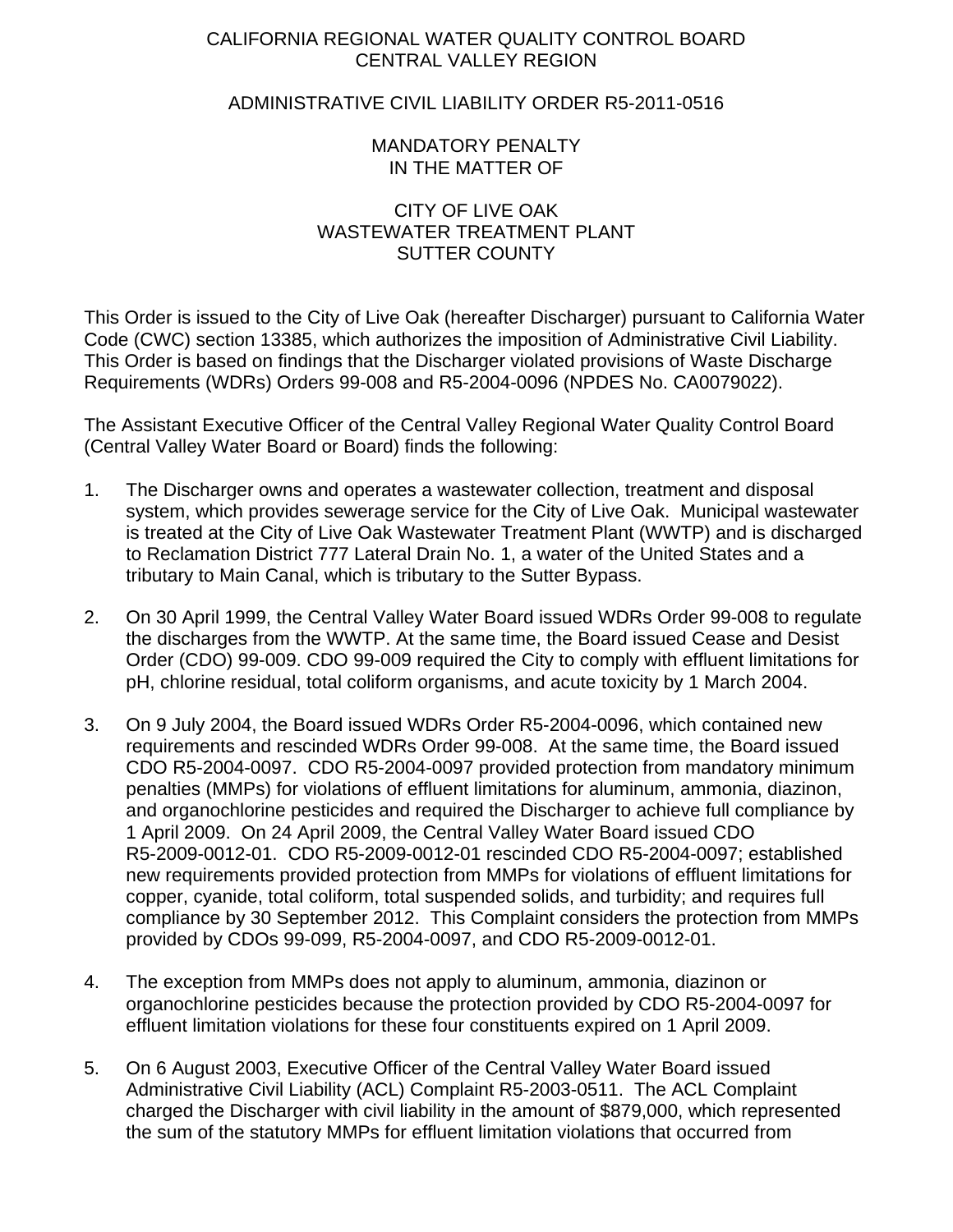1 January 2000 through 30 June 2003, for the specific violations listed in Attachment A to the Complaint. The Discharger entered into a Stipulated Settlement Agreement to complete a compliance project. On 8 April 2004, the Discharger certified that the project was completed. The Board considers this matter resolved.

- 6. On 9 December 2009, the Executive Officer of the Central Valley Water Board issued ACL Order R5-2009-0587. The ACL Order assessed civil liability in the amount of \$108,000, which represented mandatory minimum penalties for effluent limitation violations from 1 July 2003 through 30 June 2009, for the specific violations listed in Attachment A to the Order. Pursuant to CWC section 13385(k), the ACL Order allowed the Discharger to apply the assessed \$108,000 penalty toward a compliance project designed to correct the violations. The compliance project consists of constructing a \$20 million upgraded wastewater treatment plant.
- 7. This Order covers the period of 1 July 2009 through 31 October 2010, and includes seven violations from the time period covered by ACL Order R5-2009-0587 that were inadvertently omitted from that Order. This Order allows the penalties to be applied to the same compliance project as described in ACL Order R5-2009-0587. The compliance project is described in Finding 20, below.
- 8. CWC sections 13385(h) and (i) require assessment of mandatory penalties and state, in part, the following:

CWC section 13385(h)(1) states:

Notwithstanding any other provision of this division, and except as provided in subdivisions (j), (k), and (l), a mandatory minimum penalty of three thousand dollars (\$3,000) shall be assessed for each serious violation.

CWC section 13385 (h)(2) states:

For the purposes of this section, a "serious violation" means any waste discharge that violates the effluent limitations contained in the applicable waste discharge requirements for a Group II pollutant, as specified in Appendix A to Section 123.45 of Title 40 of the Code of Federal Regulations, by 20 percent or more or for a Group I pollutant, as specified in Appendix A to Section 123.45 of Title 40 of the Code of Federal Regulations, by 40 percent or more.

CWC section 13385(i)(1) states:

Notwithstanding any other provision of this division, and except as provided in subdivisions (j), (k), and (l), a mandatory minimum penalty of three thousand dollars (\$3,000) shall be assessed for each violation whenever the person does any of the following four or more times in any period of six consecutive months, except that the requirement to assess the mandatory minimum penalty shall not be applicable to the first three violations:

- A) Violates a waste discharge requirement effluent limitation.
- B) Fails to file a report pursuant to Section 13260.
- C) Files an incomplete report pursuant to Section 13260.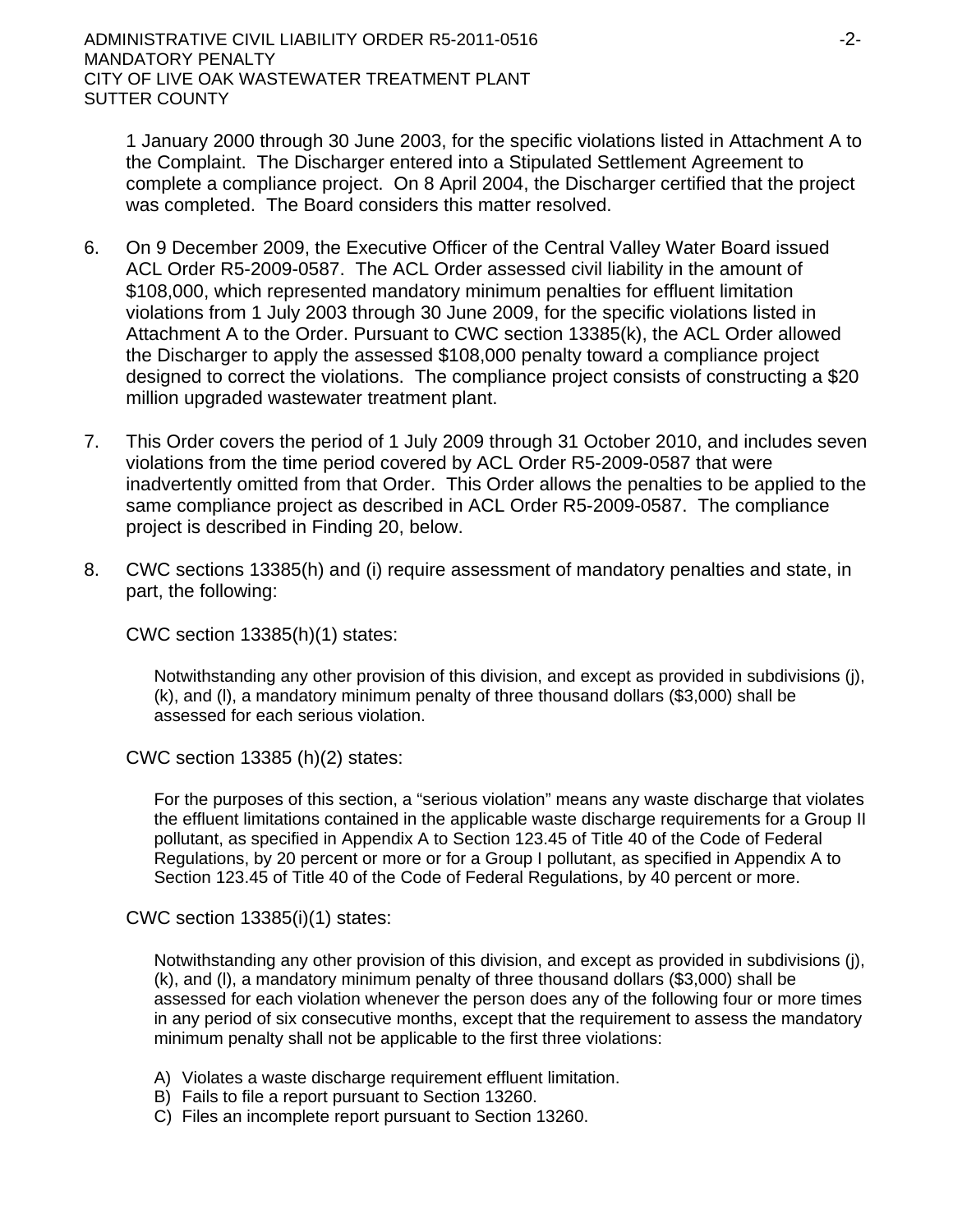ADMINISTRATIVE CIVIL LIABILITY ORDER R5-2011-0516 ADMINISTRATIVE CIVIL LIABILITY ORDER R5-2011-0516 MANDATORY PENALTY CITY OF LIVE OAK WASTEWATER TREATMENT PLANT SUTTER COUNTY

- D) Violates a toxicity effluent limitation contained in the applicable waste discharge requirements where the waste discharge requirements do not contain pollutant-specific effluent limitations for toxic pollutants.
- 9. CWC section 13323 states, in part:

Any executive officer of a regional board may issue a complaint to any person on whom administrative civil liability may be imposed pursuant to this article. The complaint shall allege the act or failure to act that constitutes a violation of law, the provision authorizing civil liability to be imposed pursuant to this article, and the proposed civil liability.

10. WDRs Order 99-008 Effluent Limitations B.2., states:

The arithmetic mean of 20°C BOD (5-day) and total suspended solids in effluent samples collected over a monthly period shall not exceed 15 percent of the arithmetic mean of the values for influent samples collected at approximately the same times during the same period (85 percent removal).

11. WDRs Order 99-008 Effluent Limitations B.3., states:

The discharge shall not have a pH less than 6.5 nor greater than 8.5.

12. WDRs Order R5-2004-0096 Effluent Limitations B.2. states, in part:

| The onloan onal not onceed the following immations (from TV long 2000 for Mara). |                              | Average        | Average                   | Average | Average      |
|----------------------------------------------------------------------------------|------------------------------|----------------|---------------------------|---------|--------------|
| Constituents                                                                     | Units                        | Monthly        | 4-Day                     | Daily   | 1-Hour       |
| Ammonia, Total (as N)                                                            | mg/L<br>$\text{lbs/day}^4$   |                | Attachment B Attachment C |         | Attachment D |
| <b>Chlorine, Total Residual</b>                                                  | mg/L<br>lbs/day <sup>4</sup> | $- -$<br>$- -$ | 0.01<br>0.13              |         | 0.02<br>0.22 |
| Diazinon                                                                         | $\mu$ g/L                    | 0.04           | $- -$                     | 0.08    | $- -$        |
|                                                                                  | lbs/day                      | 0.0005         |                           | 0.001   | --           |

The effluent shall not exceed the following limitations (from 1 April 2009 forward):

- 4 Based upon a design treatment capacity of 1.4 mgd (*x* mg/L X 8.345 X 1.4 mgd *y* lbs/day)
- 5 The mass limit (lb/day) for ammonia shall be equal to the concentration limit (from Attachments) multiplied by the design flow of 1.4 mgd and the unit conversion factor of 8.345.
- Note: Attachment B is a table titled "Temperature and pH Dependent Effluent Limits for Ammonia Criterion Continuous Concentration, Maximum Average Monthly Concentration."

 Attachment C is a table titled "Temperature and pH Dependent Effluent Limits for Ammonia Maximum 4-day Average."

 Attachment D is a table titled "pH Dependent Effluent Limits for Ammonia Criterion Maximum Concentration, Maximum 1-hour Average."

13. According to the Discharger's self-monitoring reports, the Discharger committed eight (8) non-serious violations of the above effluent limitations contained in Order 99-008 which were not previously addressed in ACLO R5-2009-0587. These eight violations are subject to mandatory penalties under CWC section 13385(i)(1) because these violations were preceded by three or more similar violations within a six-month period. The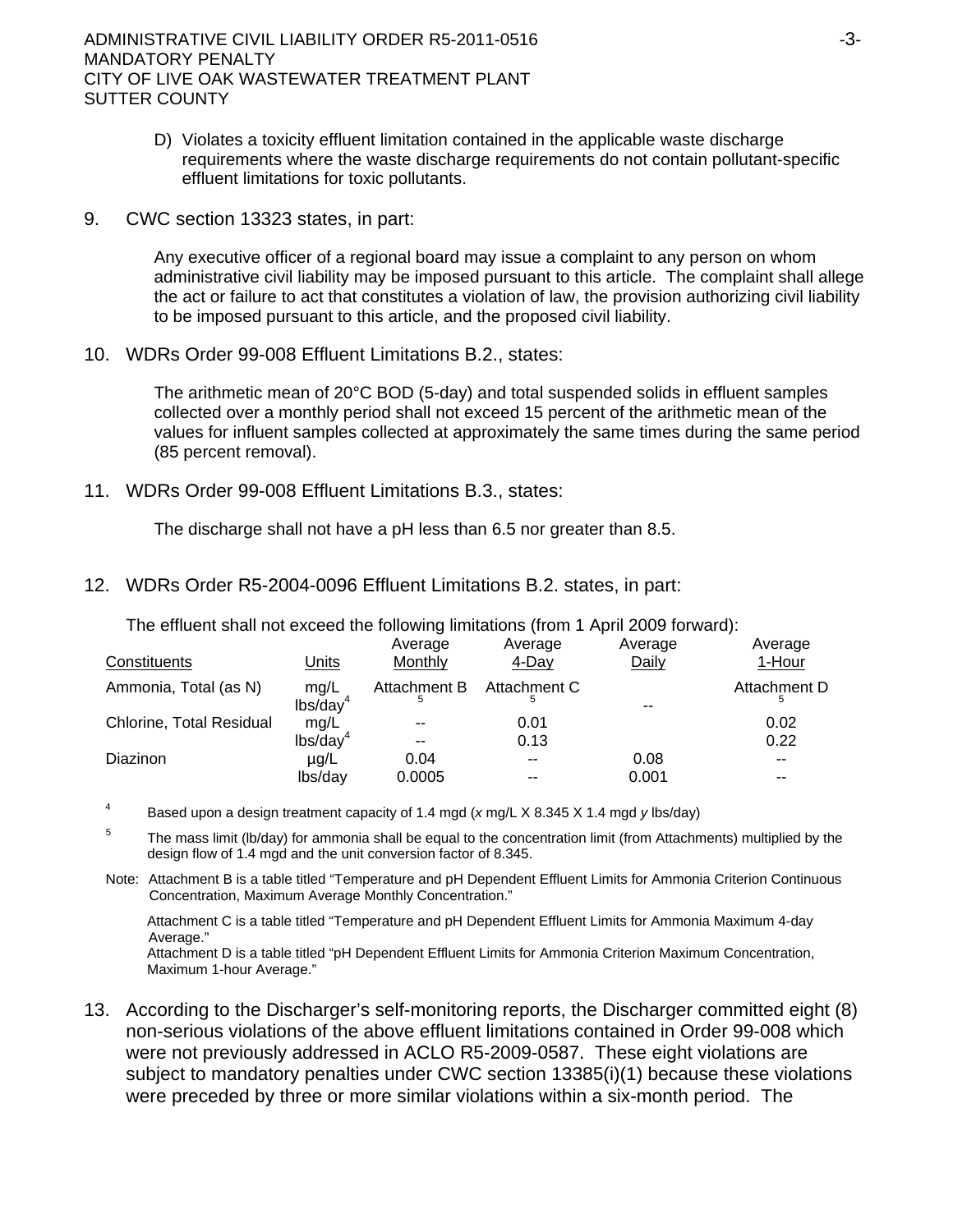ADMINISTRATIVE CIVIL LIABILITY ORDER R5-2011-0516 FALL CONDUCTS ALSO ALL THE RESERVE THAT ALL THAT ALL THAT ALL THAT ALL THAT ALL THAT ALL THAT ALL THAT ALL THAT ALL THAT ALL THAT ALL THAT ALL THAT ALL THAT ALL THAT ALL TH MANDATORY PENALTY CITY OF LIVE OAK WASTEWATER TREATMENT PLANT SUTTER COUNTY

mandatory minimum penalty for these non-serious violations is **twenty four thousand dollars (\$24,000)**.

- 14. According to the Discharger's self-monitoring reports, the Discharger committed one hundred thirty two (132) serious Group I violations of the above effluent limitations contained in Order R5-2004-0096 during the period beginning 1 July 2009 and ending 31 October 2010. The violations are defined as serious because measured concentrations of Group I constituents exceeded maximum prescribed levels by more than 40 percent on these occasions. The mandatory minimum penalty for these serious violations is **three hundred ninety-six thousand dollars (\$396,000)**.
- 15. According to the Discharger's self-monitoring reports, the Discharger committed eight (8) serious Group II violations of the above effluent limitations contained in Order R5-2004-0096 during the period beginning 1 July 2009 and ending 31 October 2010. The violations are defined as serious because measured concentrations of Group II constituents exceeded maximum prescribed levels by more than 20 percent on these occasions. The mandatory minimum penalty for these serious violations is **twenty-four thousand dollars (\$24,000)**.
- 16. According to the Discharger's self-monitoring reports, the Discharger committed sixtythree (63) non-serious violations of the above effluent limitations contained in Order R5-2004-0096 during the period beginning 1 July 2009 and ending 31 October 2010. Sixty-one (61) of the non-serious violations are subject to mandatory penalties under CWC section 13385(i)(1) because these violations were preceded by three or more similar violations within a six-month period. The mandatory minimum penalty for these non-serious violations is **one hundred eighty-three thousand dollars (\$183,000)**.
- 17. The total amount of the mandatory penalties assessed for the effluent violations cited in Findings 13, 14, 15, and 16 is **six hundred twenty-seven thousand dollars (\$627,000).**  As stated herein, a detailed list of the cited effluent violations is included in Attachment A. his Order addresses administrative civil liability for violations that are specifically listed in Attachment A as subject to mandatory minimum penalties.
- 18. CWC section 13385 (k) states:

In lieu of assessing all or a portion of the mandatory minimum penalties pursuant to subdivisions (h) and (i) against a publicly owned treatment works serving a small community, the state board or the regional board may elect to require the publicly owned treatment works to spend an equivalent amount towards the completion of a compliance project proposed by the publicly owned treatment works, if the state board or the regional board finds all of the following:

(A) The compliance project is designed to correct the violations within five years.

(B) The compliance project is in accordance with the enforcement policy of the state board, excluding any provision in the policy that is inconsistent with this section.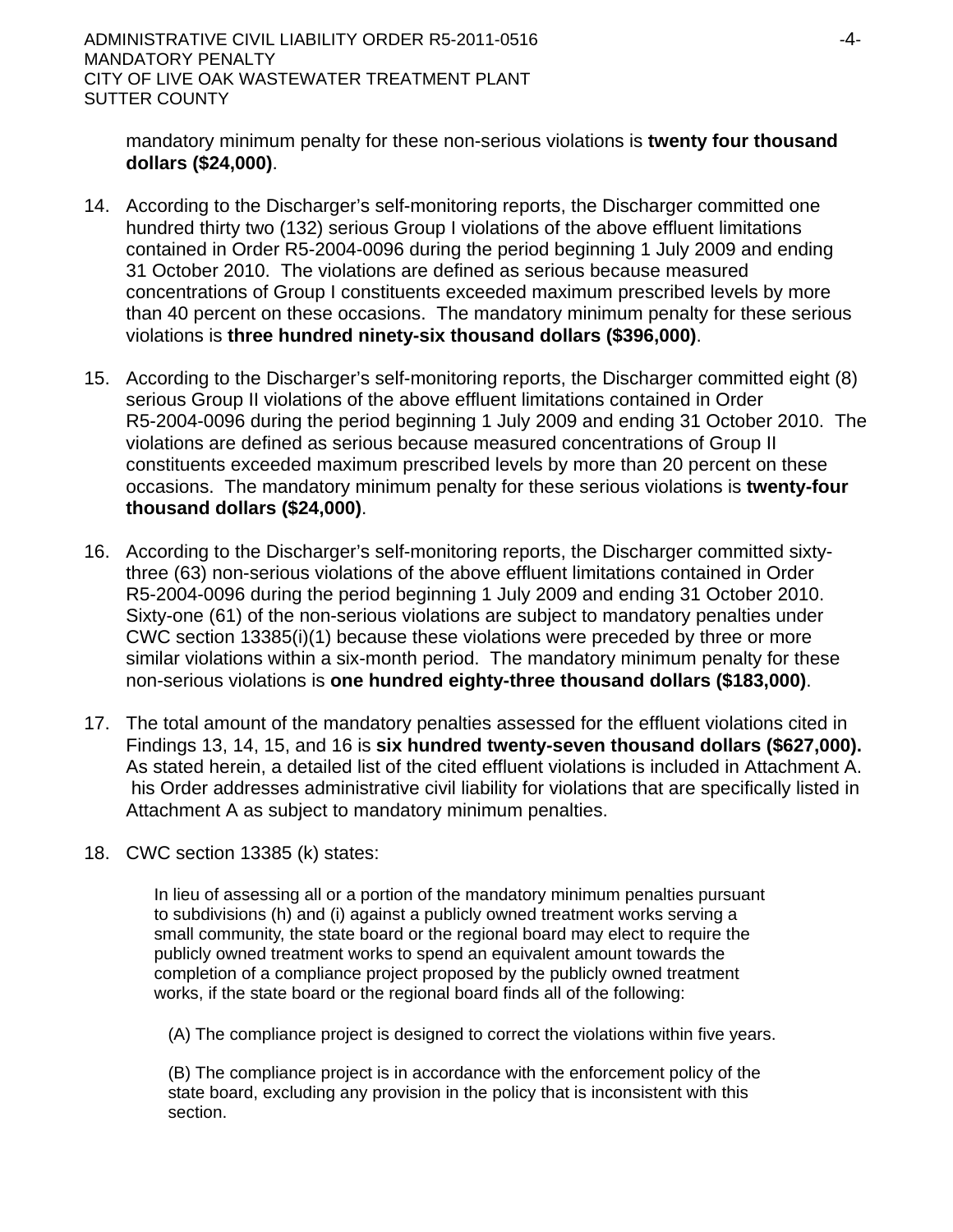(C) The publicly owned treatment works has prepared a financing plan to complete the compliance project.

(2) For the purposes of this subdivision, "a publicly owned treatment works serving a small community" means a publicly owned treatment works serving a population of 10,000 persons or fewer or a rural county, with a financial hardship as determined by the state board after considering such factors as median income of the residents, rate of unemployment, or low population density in the service area of the publicly owned treatment works.

- 19. On 4 November 2008, the Executive Director of the State Water Resources Control Board transmitted a memorandum determining that the City of Live Oak Wastewater Treatment Plant is a publicly owned treatment works serving a small community within the meaning of CWC section 13385(k)(2).
- 20. On 1 September 2009, the Discharger submitted a letter which indicated that it is in the process of spending approximately \$20 million to construct an upgraded wastewater treatment plant designed to bring the facility into compliance with its NPDES permit and CDO R5-2009-0012-01. Funding for this project consists of a \$10 million grant, a \$6 million loan, and \$4 million of City funds. The project retains the existing flow capacity, includes a new process control and laboratory building, odor control improvements at the existing headworks, a new process feed pump station, a selector basin and two oxidation ditches, blowers, two secondary clarifiers, a return activated sludge (RAS) pump station, rapid mix, flocculation basins, cloth media filters, an ultraviolet disinfection system, a solids storage basin, filter drying beds, a plant drain pump station and a stormwater retention basin. The Compliance Project will allow full compliance with CDO R5-2009- 0012-01 by 30 September 2012.

The oxidation ditches, blowers, secondary clarifiers, rapid mix, flocculation basins, and cloth media filters, will directly address the ammonia, BOD, TSS, and pH violations. The rapid mix, flocculation basins, cloth media filters, and ultraviolet disinfection system will directly correct chlorine, coliform and pH violations.

- 21. As described in Finding 6, the Discharger was allowed to apply its previous \$108,000 in mandatory penalties toward the construction of treatment plant upgrades, as the construction of thee upgrades qualifies as a compliance project within the meaning of CWC section 13385(k). This Order allows an additional \$627,000 in mandatory penalties to be applied to the same project. After this Order has been issued, the Discharger will have been credited with contributing a total of \$735,000 towards the construction of the treatment plant upgrades in lieu of making a cash payment to the State Water Board's Cleanup and Abatement Account for the total accrued mandatory minimum penalties. The Discharger is in the process of spending approximately \$20 million on the construction of the plant upgrades, which is an amount far in excess of the mandatory minimum penalty that is required to be assessed by CWC sections 13385(h) and (i).
- 22. The Central Valley Water Board finds that the Discharger's upgrades to the treatment plant qualify under CWC section 13385(k) as a compliance project, as the project has been designed to correct the violations that have led to the issuance of this ACLO within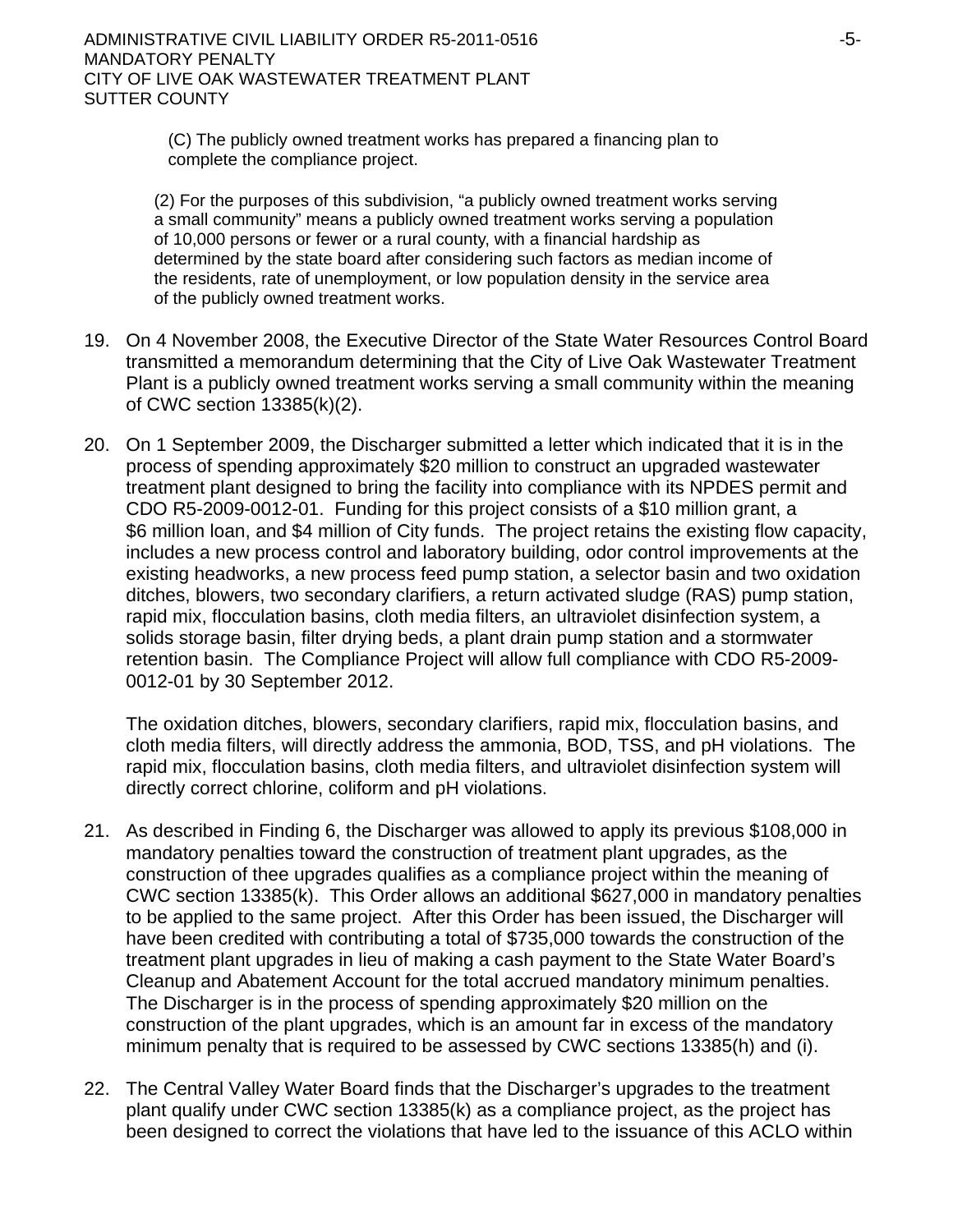five years, the project in accordance with the Water Quality Enforcement Policy of the State Water Board, and the Discharger has prepared a financing plan to complete the project.

- 23. This Order constitutes a settlement of the violations herein mentioned. Notice of this settlement was published on the Central Valley Water Board's website and was provided to all interested parties. The 30-day public notice and comment period mandated by Federal regulations (40 C.F.R. § 123.27) has expired and no objections were received.
- 24. On 23 April 2009, the Central Valley Water Board delegated the authority to issue Administrative Civil Liability Orders, where the matter is not contested by the Discharger, to the Executive Officer, or to an Assistant Executive Officer when the Executive Officer is serving as head of the Board's Prosecution Team (Resolution R5-2009-0027). Executive Officer Pamela Creedon is serving as the head of the Board's Prosecution Team for this matter, and therefore, Assistant Executive Officer Kenneth Landau has the authority to issue this Order.
- 25. Issuance of this Administrative Civil Liability Order to enforce CWC Division 7, Chapter 5.5 is exempt from the provisions of the California Environmental Quality Act (Pub. Resources Code section 21000 et seq.), in accordance with California Code of Regulations, title 14, section 15321(a)(2).

# **THE CITY OF LIVE OAK IS HEREBY GIVEN NOTICE THAT:**

- 1. The Discharger shall be assessed an Administrative Civil Liability in the amount of **six hundred twenty-seven thousand dollars (\$627,000)**.
- 2. The entire \$627,000 penalty shall be deemed satisfied by the Central Valley Water Board through the expenditure of an equivalent or greater amount on the completion of the Compliance Project described in Finding 20, if the Discharger complies with the following time schedule:

| Task                                                                                  | Compliance Date   |  |  |
|---------------------------------------------------------------------------------------|-------------------|--|--|
| Complete construction and commence operation of the new<br>wastewater treatment plant | 30 June 2012      |  |  |
| Achieve Full Compliance with WDRs                                                     | 30 September 2012 |  |  |
| Submit final documentation of Compliance Project costs                                | 31 December 2012  |  |  |

- 3. A progress report shall be submitted on or before each of the above compliance dates. The report shall describe the work undertaken to comply with this Order.
- 4. The Assistant Executive Officer may extend the deadlines contained in this Order if the Discharger demonstrates that unforeseeable contingencies have created delays, provided that the Discharger continues to undertake all appropriate measures to meet the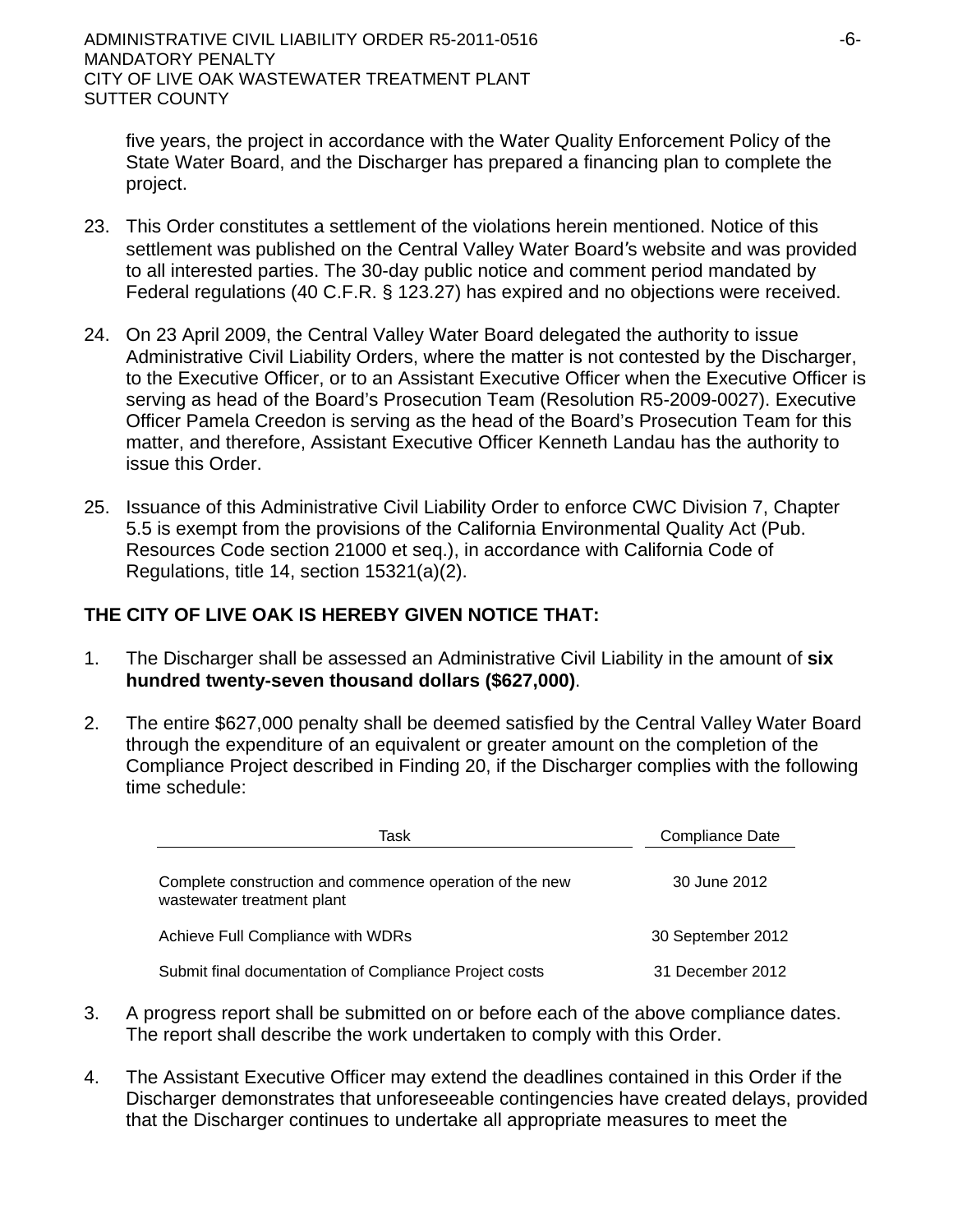deadlines. The Discharger shall make any deadline extension request in writing at least 30-days prior to the deadline. Under no circumstances may the completion of the Compliance Project extend past 9 December 2014, which is five years from the date on which Order R5-2009-0587 was approved (i.e., the initial order allowing the Discharger's MMPs to be directed towards the Compliance Project). The Discharger must obtain written approval from the Assistant Executive Officer for any significant departures from the project outlined in Finding 20 and the time schedule shown above. Failure to obtain approval for any significant departures may result in the assessment of the full amount of the suspended mandatory minimum penalty.

- 5. If, in the judgment of the Assistant Executive Officer, the Discharger fails to complete the Compliance Project in accordance with the by the due date listed above (including any extensions approved by the Assistant Executive Officer), or fails to construct the compliance project in accordance with the upgrade proposal submitted to the Central Valley Water Board on 1 September 2009, the Assistant Executive Officer may demand payment of the suspended liability that reflects the portion of the compliance project that has not been satisfactorily completed. Payment must be made within 30 days of such a demand.
- 6. Should the Discharger fail to take any of the above actions, the Assistant Executive Officer may refer the matter to the State Attorney General for enforcement of the terms of this Order.
- 7. This Order is final upon signature.

Any person aggrieved by this action of the Central Valley Water Board may petition the State Water Board to review the action in accordance with CWC section 13320 and California Code of Regulations, title 23, sections 2050 and following. The State Water Board must receive the petition by 5:00 p.m., 30 days after the date that this Order becomes final, except that if the thirtieth day following the date that this Order becomes final falls on a Saturday, Sunday, or state holiday, the petition must be received by the State Water Board by 5:00 p.m. on the next business day. Copies of the law and regulations applicable to filing petitions may be found on the Internet at:

http://www.waterboards.ca.gov/public\_notices/petitions/water\_quality or will be provided upon request.

> Original signed by KENNETH D. LANDAU, Assistant Executive Officer

> > 4 February 2011

design and the contract of the contract of the DATE of the contract of the contract of the contract of the contract of the contract of the contract of the contract of the contract of the contract of the contract of the con

Attachment A: Record of Violations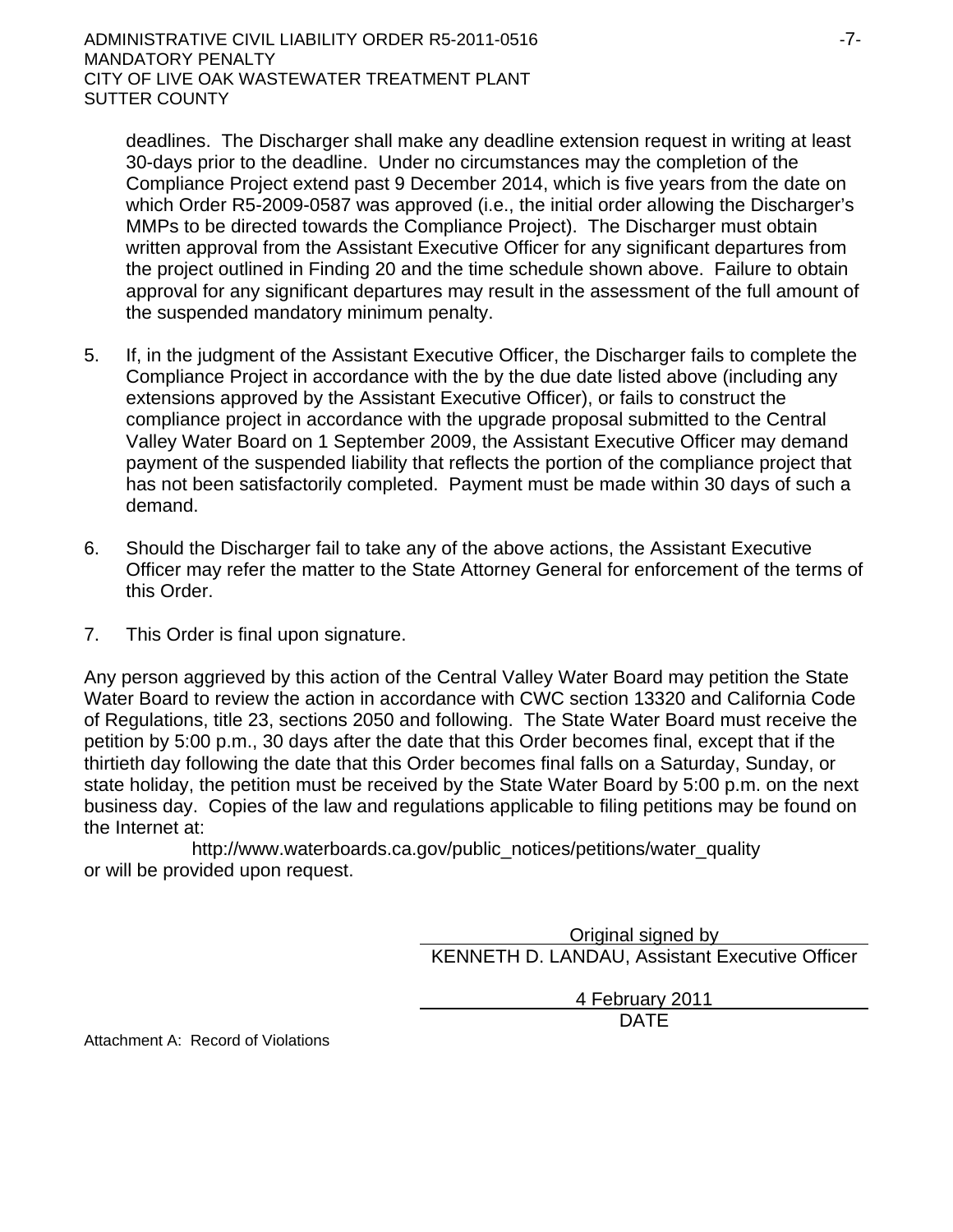#### **ATTACHMENT A TENTATIVE ADMINISTRATIVE CIVIL LIABILITY ORDER R5-2011-0516**

#### **City of Live Oak Wastewater Treatment Plant**

RECORD OF VIOLATIONS (1 July 2003 – 31 October 2010) MANDATORY PENALTIES (Data reported under Monitoring and Reporting Programs 99-008 and R5-2004-0096)

Note: violations inadvertently omitted from ACL Order R5-2009-0587are shown in bold. Violations which were previously assessed in ACL Order R5-2009-0587 are shown with a \*\* in the Remarks column.

|                |                           | Violation   |              |       | Measure         |                    |                |              |
|----------------|---------------------------|-------------|--------------|-------|-----------------|--------------------|----------------|--------------|
|                | Date                      | <u>Type</u> | <b>Units</b> | Limit | $\underline{d}$ | Period Type        | <b>Remarks</b> | <b>CIWQS</b> |
|                | Violations of MRP 99-008: |             |              |       |                 |                    |                |              |
| 1              | $1-Jul-03$                | <b>TSS</b>  | mg/L         | 45    | 55              | <b>Weekly Avg</b>  | $4***$         | 366062       |
| $\overline{2}$ | 16-Jul-03                 | <b>TSS</b>  | mg/L         | 60    | 62              | Daily Max          | $4***$         | 366066       |
| 3              | 16-Jul-03                 | <b>BOD</b>  | mg/L         | 45    | 52              | Weekly Avg         | $4***$         | 366301       |
| 4              | 16-Jul-03                 | <b>TSS</b>  | mg/L         | 45    | 62              | <b>Weekly Avg</b>  | $4***$         | 366315       |
| 5              | 29-Jul-03                 | <b>BOD</b>  | mg/L         | 45    | 46              | Weekly Avg         | $4***$         | 366331       |
| 6              | 29-Jul-03                 | <b>TSS</b>  | mg/L         | 45    | 56              | Weekly Avg         | $4***$         | 366335       |
| $\overline{7}$ | 31-Jul-03                 | <b>BOD</b>  | mg/L         | 30    | 42              | Monthly Avg        | $1***$         | 366317       |
| 8              | 31-Jul-03                 | <b>BOD</b>  | % removal    | 85    | 78              | Monthly Avg        | $4***$         | 366325       |
| 9              | 31-Jul-03                 | <b>TSS</b>  | mg/L         | 30    | 50              | Monthly Avg        | $1***$         | 366328       |
| 10             | 31-Jul-03                 | <b>TSS</b>  | % removal    | 85    | 78              | <b>Monthly Avg</b> | 4              | 366329       |
| 11             | 26-Aug-03                 | <b>TSS</b>  | mg/L         | 60    | 73              | Daily Max          | $4***$         | 366337       |
| 12             | 26-Aug-03                 | <b>BOD</b>  | mg/L         | 45    | 54              | Weekly Avg         | $4**$          | 366338       |
| 13             | 26-Aug-03                 | <b>TSS</b>  | mg/L         | 45    | 73              | <b>Weekly Avg</b>  | $1***$         | 366339       |
| 14             | 31-Aug-03                 | <b>BOD</b>  | mg/L         | 30    | 38              | Monthly Avg        | $4***$         | 366340       |
| 15             | 31-Aug-03                 | <b>BOD</b>  | % removal    | 85    | 62              | Monthly Avg        | $4***$         | 366341       |
| 16             | 31-Aug-03                 | <b>TSS</b>  | mg/L         | 30    | 46              | Monthly Avg        | $1***$         | 366342       |
| 17             | 31-Aug-03                 | <b>TSS</b>  | % removal    | 85    | 75              | <b>Monthly Avg</b> | 4              | 366343       |
| 18             | 23-Dec-03                 | <b>BOD</b>  | mg/L         | 45    | 46              | <b>Weekly Avg</b>  | $4***$         | 366347       |
| 19             | 30-Dec-03                 | <b>BOD</b>  | mg/L         | 45    | 52              | Weekly Avg         | $4***$         | 366351       |
| 20             | 31-Dec-03                 | <b>BOD</b>  | mg/L         | 30    | 36              | Monthly Avg        | $4***$         | 366345       |
| 21             | 31-Dec-03                 | <b>BOD</b>  | % removal    | 85    | 73              | <b>Monthly Avg</b> | 4              | 366349       |
| 22             | 31-Dec-03                 | <b>TSS</b>  | % removal    | 85    | 83              | <b>Monthly Avg</b> | 4              | 366350       |
| 23             | 31-Jan-04                 | <b>TSS</b>  | % removal    | 85    |                 | <b>Monthly Avg</b> | 4              | 366352       |
| 24             | 25-Feb-04                 | <b>TSS</b>  | mg/L         | 60    | 70              | Daily Max          | $4***$         | 366353       |
| 25             | 25-Feb-04                 | <b>TSS</b>  | mg/L         | 45    | 70              | Weekly Avg         | $1***$         | 366354       |
| 26             | 29-Feb-04                 | <b>TSS</b>  | mg/L         | 30    | 33              | Monthly Avg        | $4***$         | 366357       |
| 27             | 29-Feb-04                 | <b>BOD</b>  | % removal    | 85    | 79              | <b>Monthly Avg</b> | 4              | 366356       |
| 28             | 29-Feb-04                 | <b>TSS</b>  | % removal    | 85    | 75              | <b>Monthly Avg</b> | 4              | 366358       |
| 29             | 1-Jun-04                  | <b>TSS</b>  | mg/L         | 45    | 46              | Weekly Avg         | $4***$         | 366359       |
| 30             | 13-Jun-04                 | pH          | std units    | 8.5   | 8.7             | <b>Inst Max</b>    | 4              | 366360       |

Violations which occurred between 14 June 2004 and 28 December 2009 were previously assessed in ACLO R5-2009-0587 and are not reprinted in this table.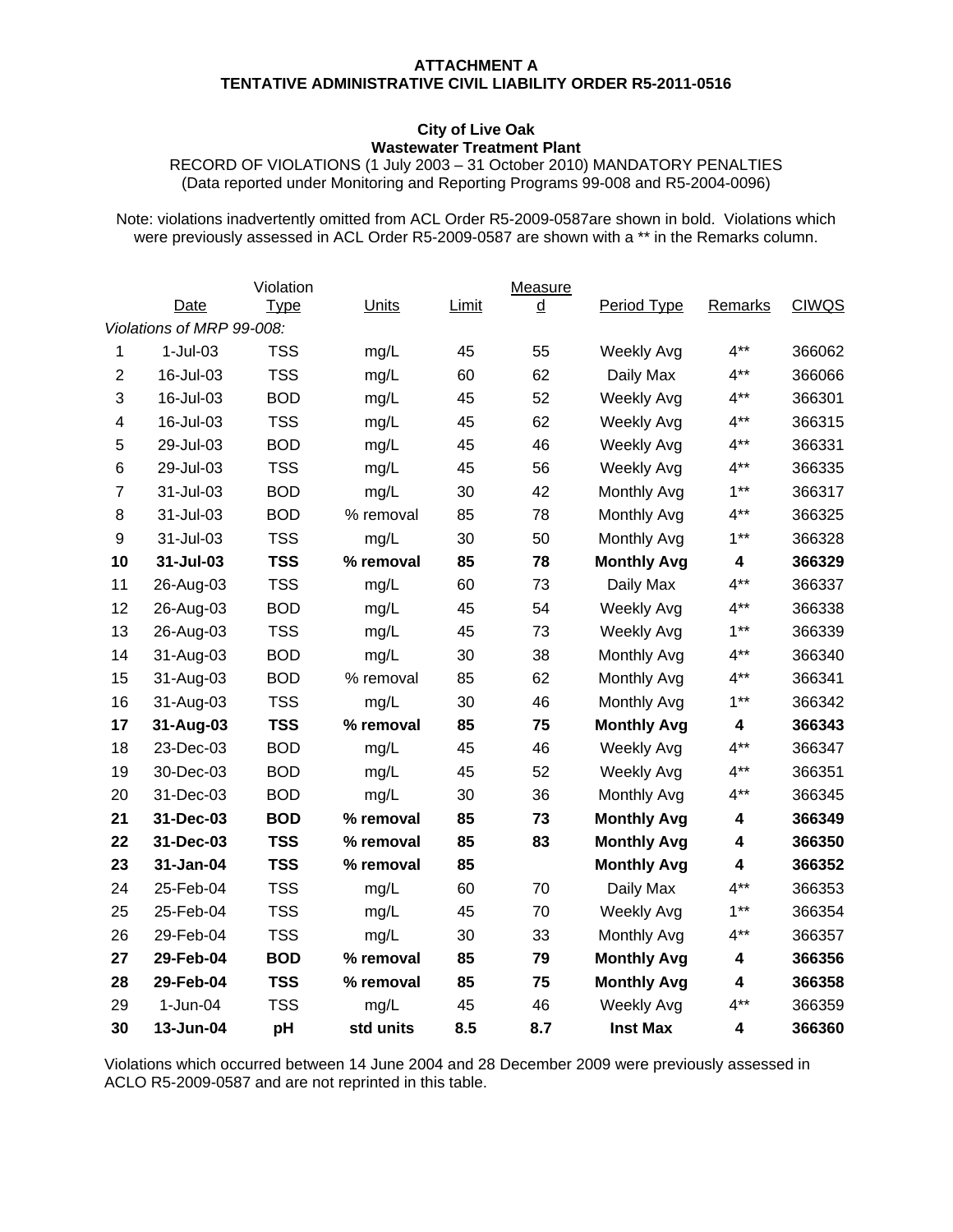| ATTACHMENT A                                          | -2- |
|-------------------------------------------------------|-----|
| ADMINISTRATIVE CIVIL LIABILITY ORDER NO. R5-2011-0516 |     |
|                                                       |     |

|    |             | Violation                       |              |              | Measure                  |             |                         |              |
|----|-------------|---------------------------------|--------------|--------------|--------------------------|-------------|-------------------------|--------------|
|    | <b>Date</b> | <b>Type</b>                     | <b>Units</b> | <b>Limit</b> | $\underline{\mathsf{d}}$ | Period Type | <b>Remarks</b>          | <b>CIWQS</b> |
|    |             | Violations of MRP R5-2004-0096: |              |              |                          |             |                         |              |
| 31 | 29-Dec-09   | Ammonia                         | mg/L         | 10.3         | 11.5                     | 4-day Avg   | 3                       | 876438       |
| 32 | 31-Dec-09   | Ammonia                         | mg/L         | 4.05         | 5.87                     | Monthly     | 1                       | 876439       |
| 33 | $4-Jan-10$  | Ammonia                         | mg/L         | 11.37        | 12                       | 1-hr Avg    | 3                       | 875892       |
| 34 | $4-Jan-10$  | Ammonia                         | mg/L         | 9.71         | 12                       | 4-day Avg   | 4                       | 876289       |
| 35 | $6$ -Jan-10 | Ammonia                         | mg/L         | 9.64         | 13                       | 1-hr Avg    | 4                       | 876290       |
| 36 | $6$ -Jan-10 | Ammonia                         | mg/L         | 9.47         | 12.5                     | 4-day Avg   | 4                       | 876291       |
| 37 | 11-Jan-10   | Ammonia                         | mg/L         | 9.47         | 14                       | 4-day Avg   | 1                       | 876293       |
| 38 | $11-Jan-10$ | Ammonia                         | mg/L         | 11.37        | 14                       | 1-hr Avg    | 4                       | 876292       |
| 39 | 13-Jan-10   | Ammonia                         | mg/L         | 11.37        | 19.6                     | 1-hr Avg    | 1                       | 876294       |
| 40 | 13-Jan-10   | Ammonia                         | mg/L         | 9.71         | 16.8                     | 4-day Avg   | 1                       | 876295       |
| 41 | 19-Jan-10   | Ammonia                         | mg/L         | 8.11         | 16.3                     | 1-hr Avg    | 1                       | 876297       |
| 42 | 19-Jan-10   | Ammonia                         | mg/L         | 9            | 16.3                     | 4-day Avg   | 1                       | 876299       |
| 43 | 19-Jan-10   | Ammonia                         | lbs/day      | 94.7         | 108.8                    | 1-hr Avg    | 4                       | 876296       |
| 44 | 20-Jan-10   | Ammonia                         | mg/L         | 6.77         | 13.18                    | 1-hr Avg    | 1                       | 876301       |
| 45 | 20-Jan-10   | Ammonia                         | mg/L         | 8.59         | 14.74                    | 4-day Avg   | 1                       | 876302       |
| 46 | 20-Jan-10   | Ammonia                         | lbs/day      | 79.1         | 109.9                    | 1-hr Avg    | 4                       | 876300       |
| 47 | 25-Jan-10   | Ammonia                         | mg/L         | 8.11         | 15.16                    | 1-hr Avg    | 1                       | 876304       |
| 48 | 25-Jan-10   | Ammonia                         | mg/L         | 7.55         | 15.16                    | 4-day Avg   | 1                       | 876305       |
| 49 | 27-Jan-10   | Ammonia                         | mg/L         | 8.11         | 17.18                    | 1-hr Avg    | 1                       | 876310       |
| 50 | 27-Jan-10   | Ammonia                         | mg/L         | 7.96         | 16.17                    | 4-day Avg   | 1                       | 876311       |
| 51 | 27-Jan-10   | Ammonia                         | lbs/day      | 94.7         | 120.9                    | 1-hr Avg    | 4                       | 876307       |
| 52 | 27-Jan-10   | Ammonia                         | lbs/day      | 93           | 101.1                    | 4-day Avg   | 4                       | 876309       |
| 53 | 31-Jan-10   | Ammonia                         | lbs/day      | 41.7         | 79.1                     | Monthly Avg | 1                       | 876312       |
| 54 | 31-Jan-10   | Ammonia                         | mg/L         | 3.57         | 15.05                    | Monthly Avg | 1                       | 876313       |
| 55 | 1-Feb-10    | Ammonia                         | lbs/day      | 65.6         | 109.8                    | 1-hr Avg    | 1                       | 876314       |
| 56 | $1-Feb-10$  | Ammonia                         | mg/L         | 5.62         | 18.29                    | 1-hr Avg    | 1                       | 876316       |
| 57 | $1-Feb-10$  | Ammonia                         | mg/L         | 8.37         | 18.29                    | 4-day Avg   | 1                       | 876317       |
| 58 | $1-Feb-10$  | Ammonia                         | lbs/day      | 97.8         | 106.8                    | 4-day Avg   | 4                       | 876315       |
| 59 | $2-Feb-10$  | Diazinon                        | $\mu$ g/L    | 0.08         | 0.2                      | Daily       | $\overline{\mathbf{c}}$ | 879910       |
| 60 | 2-Feb-10    | Diazinon                        | lbs/day      | 0.001        | 0.002                    | Daily       | $\overline{\mathbf{c}}$ | 882151       |
| 61 | 4-Feb-10    | Ammonia                         | lbs/day      | 36.79        | 102                      | 1-hr Avg    | 1                       | 876318       |
| 62 | 4-Feb-10    | Ammonia                         | mg/L         | 3.15         | 17.47                    | 1-hr Avg    | 1                       | 876324       |
| 63 | 4-Feb-10    | Ammonia                         | mg/L         | 6.98         | 17.88                    | 4-day Avg   | 1                       | 876325       |
| 64 | 4-Feb-10    | Ammonia                         | lbs/day      | 81.5         | 107.4                    | 4-day Avg   | 4                       | 876320       |
| 65 | 8-Feb-10    | Ammonia                         | mg/L         | 8.11         | 16.2                     | 1-hr Avg    | 1                       | 876328       |
| 66 | 8-Feb-10    | Ammonia                         | mg/L         | 7.5          | 16.2                     | 4-day Avg   | 1                       | 876329       |
| 67 | 8-Feb-10    | Ammonia                         | lbs/day      | 94.7         | 110.8                    | 1-hr Avg    | 4                       | 876326       |
| 68 | 8-Feb-10    | Ammonia                         | lbs/day      | 87.6         | 106.7                    | 4-day Avg   | 4                       | 876327       |
| 69 | 10-Feb-10   | Ammonia                         | lbs/day      | 79.05        | 111.1                    | 1-hr Avg    | 1                       | 876330       |
| 70 | 10-Feb-10   | Ammonia                         | mg/L         | 6.77         | 16.25                    | 1-hr Avg    | 1                       | 876332       |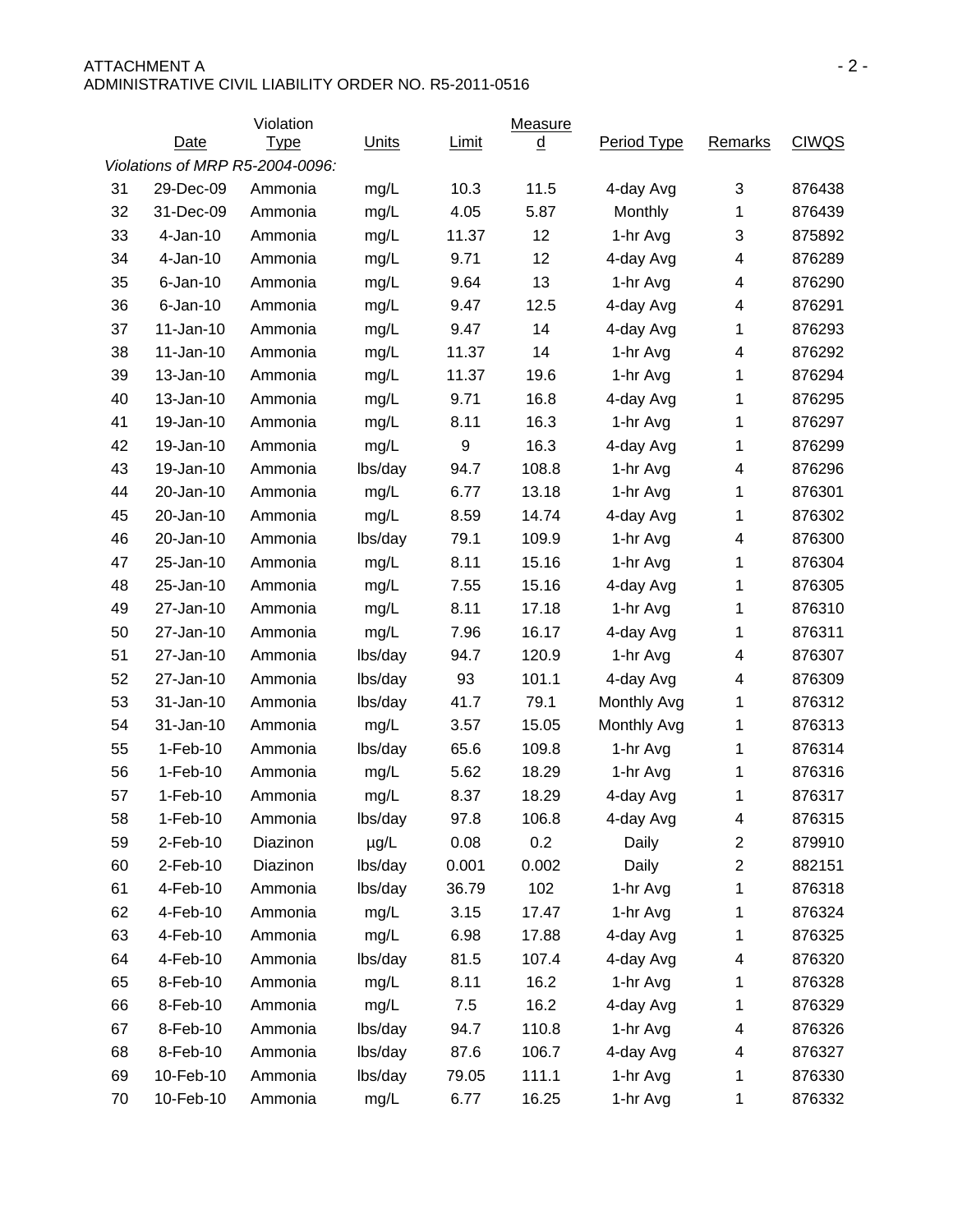#### ATTACHMENT A  $-3-$ ADMINISTRATIVE CIVIL LIABILITY ORDER NO. R5-2011-0516

|     |            | Violation   |              |               | Measure                  |             |                         |              |
|-----|------------|-------------|--------------|---------------|--------------------------|-------------|-------------------------|--------------|
|     | Date       | <b>Type</b> | <b>Units</b> | Limit         | $\underline{\mathsf{d}}$ | Period Type | <b>Remarks</b>          | <b>CIWQS</b> |
| 71  | 10-Feb-10  | Ammonia     | mg/L         | 7.5           | 16.23                    | 4-day Avg   | 1                       | 876333       |
| 72  | 10-Feb-10  | Ammonia     | lbs/day      | 87.59         | 108.3                    | 4-day Avg   | 4                       | 876331       |
| 73  | 16-Feb-10  | Ammonia     | mg/L         | 9.64          | 16                       | 1-hr Avg    | 1                       | 876334       |
| 74  | 16-Feb-10  | Ammonia     | mg/L         | 8.95          | 16                       | 4-day Avg   | 1                       | 876335       |
| 75  | 17-Feb-10  | Ammonia     | mg/L         | 8.11          | 16.22                    | 1-hr Avg    | 1                       | 876337       |
| 76  | 17-Feb-10  | Ammonia     | mg/L         | 8.72          | 16.11                    | 4-day Avg   | 1                       | 876338       |
| 77  | 17-Feb-10  | Ammonia     | lbs/day      | 94.71         | 101.5                    | 1-hr Avg    | 4                       | 876336       |
| 78  | 22-Feb-10  | Ammonia     | mg/L         | 9.64          | 15                       | 1-hr Avg    | 1                       | 876339       |
| 79  | 22-Feb-10  | Ammonia     | mg/L         | 8.78          | 15                       | 4-day Avg   | 1                       | 876340       |
| 80  | 24-Feb-10  | Ammonia     | mg/L         | 9.64          | 14                       | 1-hr Avg    | 1                       | 876341       |
| 81  | 24-Feb-10  | Ammonia     | mg/L         | 9             | 14.5                     | 4-day Avg   | 1                       | 876342       |
| 82  | 28-Feb-10  | Ammonia     | mg/L         | 3.28          | 16.18                    | Monthly Avg | 1                       | 876343       |
| 83  | 28-Feb-10  | Ammonia     | mg/L         | 38.3          | 104                      | Monthly Avg | 1                       | 876344       |
| 84  | 28-Feb-10  | Diazinon    | $\mu$ g/L    | 0.04<br>0.000 | 0.20                     | Monthly Avg | $\overline{\mathbf{c}}$ | 879911       |
| 85  | 28-Feb-10  | Diazinon    | lbs/day      | 4             | 0.0020                   | Monthly Avg | $\overline{c}$          | 882152       |
| 86  | $1-Mar-10$ | Ammonia     | mg/L         | 9.64          | 12                       | 1-hr Avg    | 4                       | 876345       |
| 87  | $1-Mar-10$ | Ammonia     | mg/L         | 8.59          | 12                       | 4-day Avg   | 4                       | 876346       |
| 88  | 3-Mar-10   | Ammonia     | mg/L         | 9.64          | 12                       | 1-hr Avg    | 4                       | 876347       |
| 89  | 3-Mar-10   | Ammonia     | mg/L         | 9.47          | 12                       | 4-day Avg   | 4                       | 876348       |
| 90  | 9-Mar-10   | Ammonia     | mg/L         | 9.64          | 13                       | 1-hr Avg    | 4                       | 876349       |
| 91  | 9-Mar-10   | Ammonia     | mg/L         | 10            | 13                       | 4-day Avg   | 4                       | 876364       |
| 92  | 10-Mar-10  | Ammonia     | mg/L         | 8.12          | 14                       | 1-hr Avg    | 1                       | 876369       |
| 93  | 10-Mar-10  | Ammonia     | mg/L         | 9.59          | 13.5                     | 4-day Avg   | 1                       | 876370       |
| 94  | 10-Mar-10  | Ammonia     | lbs/day      | 94.7          | 103.9                    | 1-hr Avg    | 4                       | 876368       |
| 95  | 15-Mar-10  | Ammonia     | lbs/day      | 65.6          | 99.7                     | 1-hr Avg    | 1                       | 876372       |
| 96  | 15-Mar-10  | Ammonia     | mg/L         | 5.62          | 13                       | 1-hr Avg    | 1                       | 876374       |
| 97  | 15-Mar-10  | Ammonia     | mg/L         | 8.37          | 13                       | 4-day Avg   | 1                       | 876375       |
| 98  | 15-Mar-10  | Ammonia     | lbs/day      | 97.8          | 101.9                    | 4-day Avg   | 4                       | 876373       |
| 99  | 17-Mar-10  | Ammonia     | mg/L         | 6.77          | 12                       | 1-hr Avg    | 1                       | 876379       |
| 100 | 17-Mar-10  | Ammonia     | mg/L         | 7.61          | 12.5                     | 4-day Avg   | 1                       | 876380       |
| 101 | 17-Mar-10  | Ammonia     | lbs/day      | 79            | 93.1                     | 1-hr Avg    | 4                       | 876376       |
| 102 | 17-Mar-10  | Ammonia     | lbs/day      | 88.9          | 98.5                     | 4-day Avg   | 4                       | 876377       |
| 103 | 22-Mar-10  | Ammonia     | mg/L         | 6.77          | 15                       | 1-hr Avg    | 1                       | 876384       |
| 104 | 22-Mar-10  | Ammonia     | mg/L         | 7.55          | 15                       | 4-day Avg   | 1                       | 876385       |
| 105 | 22-Mar-10  | Ammonia     | lbs/day      | 79.1          | 107.6                    | 1-hr Avg    | 4                       | 876381       |
| 106 | 22-Mar-10  | Ammonia     | lbs/day      | 88.2          | 108.8                    | 4-day Avg   | 4                       | 876382       |
| 107 | 24-Mar-10  | Ammonia     | mg/L         | 5.62          | 11                       | 1-hr Avg    | 1                       | 876388       |
| 108 | 24-Mar-10  | Ammonia     | mg/L         | 6.77          | 13                       | 4-day Avg   | 1                       | 876389       |
| 109 | 24-Mar-10  | Ammonia     | lbs/day      | 65.6          | 73.4                     | 1-hr Avg    | 4                       | 876386       |
| 110 | 24-Mar-10  | Ammonia     | lbs/day      | 79.1          | 91.3                     | 4-day Avg   | 4                       | 876387       |
|     |            |             |              |               |                          |             |                         |              |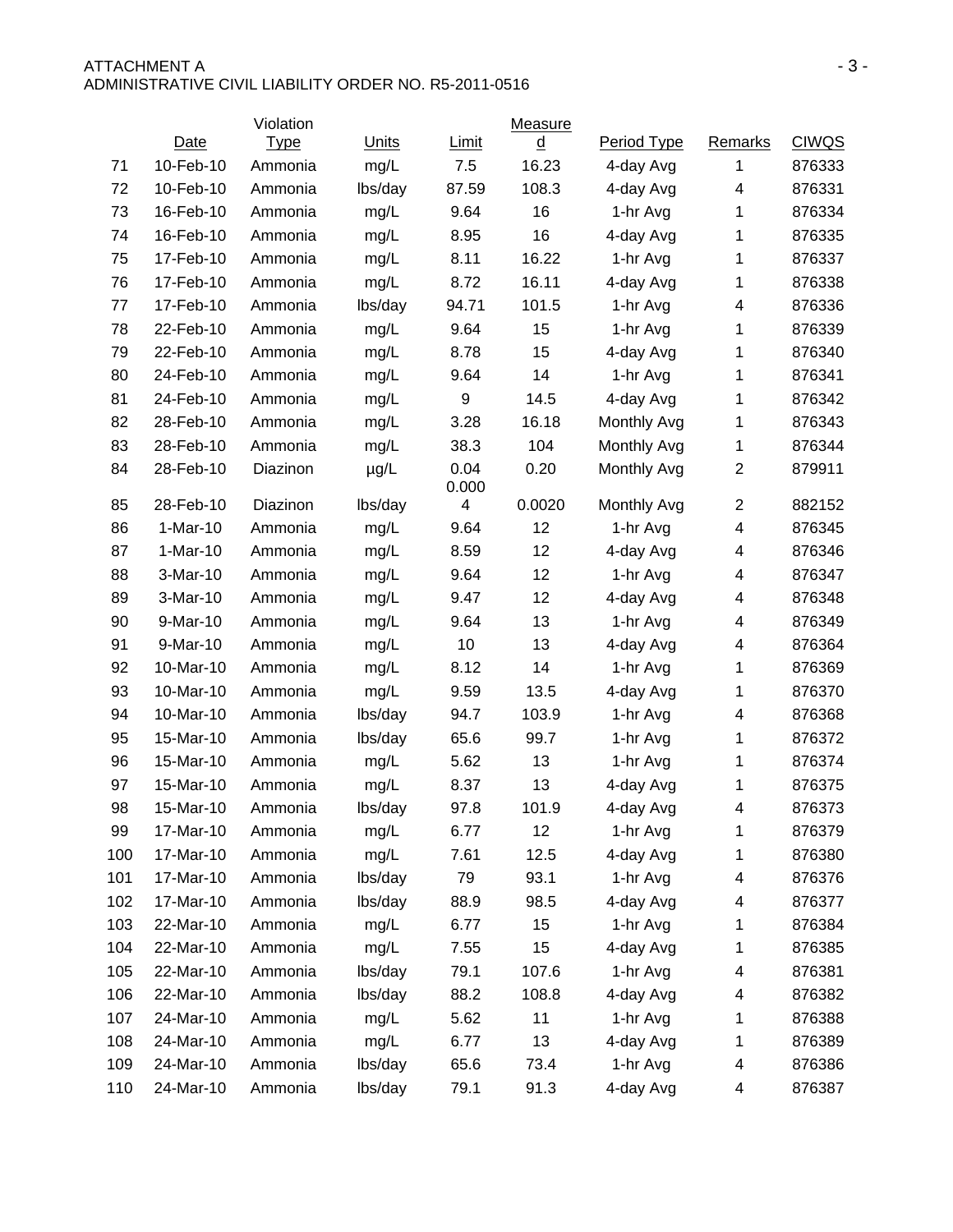#### ATTACHMENT A  $-4$  -ADMINISTRATIVE CIVIL LIABILITY ORDER NO. R5-2011-0516

|     |           | Violation   |         |       | <b>Measure</b>           |             |              |              |
|-----|-----------|-------------|---------|-------|--------------------------|-------------|--------------|--------------|
|     | Date      | <b>Type</b> | Units   | Limit | $\underline{\mathsf{d}}$ | Period Type | Remarks      | <b>CIWQS</b> |
| 111 | 29-Mar-10 | Ammonia     | mg/L    | 9.25  | 12                       | 4-day Avg   | 4            | 876390       |
| 112 | 31-Mar-10 | Ammonia     | lbs/day | 42.3  | 93.4                     | Monthly Avg | 1            | 876392       |
| 113 | 31-Mar-10 | Ammonia     | mg/L    | 4.64  | 12                       | 1-hr Avg    | 1            | 876393       |
| 114 | 31-Mar-10 | Ammonia     | mg/L    | 3.62  | 12.6                     | Monthly Avg | 1            | 876397       |
| 115 | 31-Mar-10 | Ammonia     | lbs/day | 54.2  | 74.1                     | 1-hr Avg    | 4            | 876391       |
| 116 | 31-Mar-10 | Ammonia     | mg/L    | 9.14  | 12                       | 4-day Avg   | 4            | 876395       |
| 117 | 4-Apr-10  | Ammonia     | mg/L    | 11.37 | 14                       | 1-hr Avg    | 4            | 876399       |
| 118 | 7-Apr-10  | Ammonia     | mg/L    | 9.39  | 10.5                     | 4-day Avg   | 4            | 876400       |
| 119 | 12-Apr-10 | Ammonia     | mg/L    | 6.77  | 12                       | 1-hr Avg    | $\mathbf{1}$ | 876403       |
| 120 | 12-Apr-10 | Ammonia     | mg/L    | 8.28  | 12                       | 4-day Avg   | 1            | 876404       |
| 121 | 12-Apr-10 | Ammonia     | lbs/day | 79    | 85.1                     | 1-hr Avg    | 4            | 876401       |
| 122 | 13-Apr-10 | Aluminum    | µg/L    | 140   | 220                      | Daily Avg   | 1            | 876405       |
| 123 | 13-Apr-10 | Aluminum    | µg/L    | 1.7   | 2.02                     | Daily Avg   | 4            | 876406       |
| 124 | 14-Apr-10 | Ammonia     | lbs/day | 79    | 132.6                    | 1-hr Avg    | 1            | 876407       |
| 125 | 14-Apr-10 | Ammonia     | mg/L    | 6.77  | 15                       | 1-hr Avg    | 1            | 876412       |
| 126 | 14-Apr-10 | Ammonia     | mg/L    | 7.05  | 13.5                     | 4-day Avg   | 1            | 876415       |
| 127 | 14-Apr-10 | Ammonia     | lbs/day | 82.3  | 105.6                    | 4-day Avg   | 4            | 876410       |
| 128 | 19-Apr-10 | Ammonia     | mg/L    | 9.27  | 14                       | 4-day Avg   | $\mathbf 1$  | 876418       |
| 129 | 19-Apr-10 | Ammonia     | mg/L    | 11.37 | 14                       | 1-hr Avg    | 4            | 876417       |
| 130 | 21-Apr-10 | Ammonia     | mg/L    | 11.37 | 19                       | 1-hr Avg    | 1            | 876423       |
| 131 | 21-Apr-10 | Ammonia     | mg/L    | 9.07  | 16.5                     | 4-day Avg   | $\mathbf{1}$ | 876425       |
| 132 | 21-Apr-10 | Ammonia     | lbs/day | 132.9 | 153.7                    | 1-hr Avg    | 4            | 876420       |
| 133 | 21-Apr-10 | Ammonia     | lbs/day | 105.9 | 118.7                    | 4-day Avg   | 4            | 876422       |
| 134 | 26-Apr-10 | Ammonia     | lbs/day | 96.9  | 148.9                    | 4-day Avg   | 1            | 876427       |
| 135 | 26-Apr-10 | Ammonia     | mg/L    | 9.64  | 21                       | 1-hr Avg    | 1            | 876428       |
| 136 | 26-Apr-10 | Ammonia     | mg/L    | 8.3   | 21                       | 4-day Avg   | $\mathbf{1}$ | 876429       |
| 137 | 26-Apr-10 | Ammonia     | lbs/day | 112.7 | 140.1                    | 1-hr Avg    | 4            | 876426       |
| 138 | 28-Apr-10 | Ammonia     | lbs/day | 94.7  | 143.6                    | 1-hr Avg    | 1            | 876430       |
| 139 | 28-Apr-10 | Ammonia     | lbs/day | 88.7  | 141.9                    | 4-day Avg   | 1            | 876431       |
| 140 | 28-Apr-10 | Ammonia     | mg/L    | 8.11  | 21                       | 1-hr Avg    | 1            | 876432       |
| 141 | 28-Apr-10 | Ammonia     | mg/L    | 7.59  | 21                       | 4-day Avg   | 1            | 876433       |
| 142 | 30-Apr-10 | Aluminum    | µg/L    | 71    | 220                      | Monthly Avg | 1            | 876434       |
| 143 | 30-Apr-10 | Aluminum    | µg/L    | 0.83  | 1.58                     | Monthly Avg | 1            | 876435       |
| 144 | 30-Apr-10 | Ammonia     | lbs/day | 42.8  | 110.5                    | Monthly Avg | 1            | 876436       |
| 145 | 30-Apr-10 | Ammonia     | mg/L    | 3.66  | 15.38                    | Monthly Avg | 1            | 876437       |
| 146 | 3-May-10  | Ammonia     | mg/L    | 13.3  | 21                       | 1-hr Avg    | 1            | 876787       |
| 147 | 3-May-10  | Ammonia     | mg/L    | 17.7  | 21                       | 4-day Avg   | 4            | 876788       |
| 148 | 3-May-10  | Ammonia     | lbs/day | 92.3  | 130.9                    | 4-day Avg   | 4            | 876786       |
| 149 | 5-May-10  | Ammonia     | mg/L    | 8.11  | 13                       | 1-hr Avg    | $\mathbf 1$  | 876791       |
| 150 | 5-May-10  | Ammonia     | mg/L    | 7.23  | 17                       | 4-day Avg   | 1            | 876792       |
| 151 | 5-May-10  | Ammonia     | lbs/day | 94.7  | 113.8                    | 1-hr Avg    | 4            | 876789       |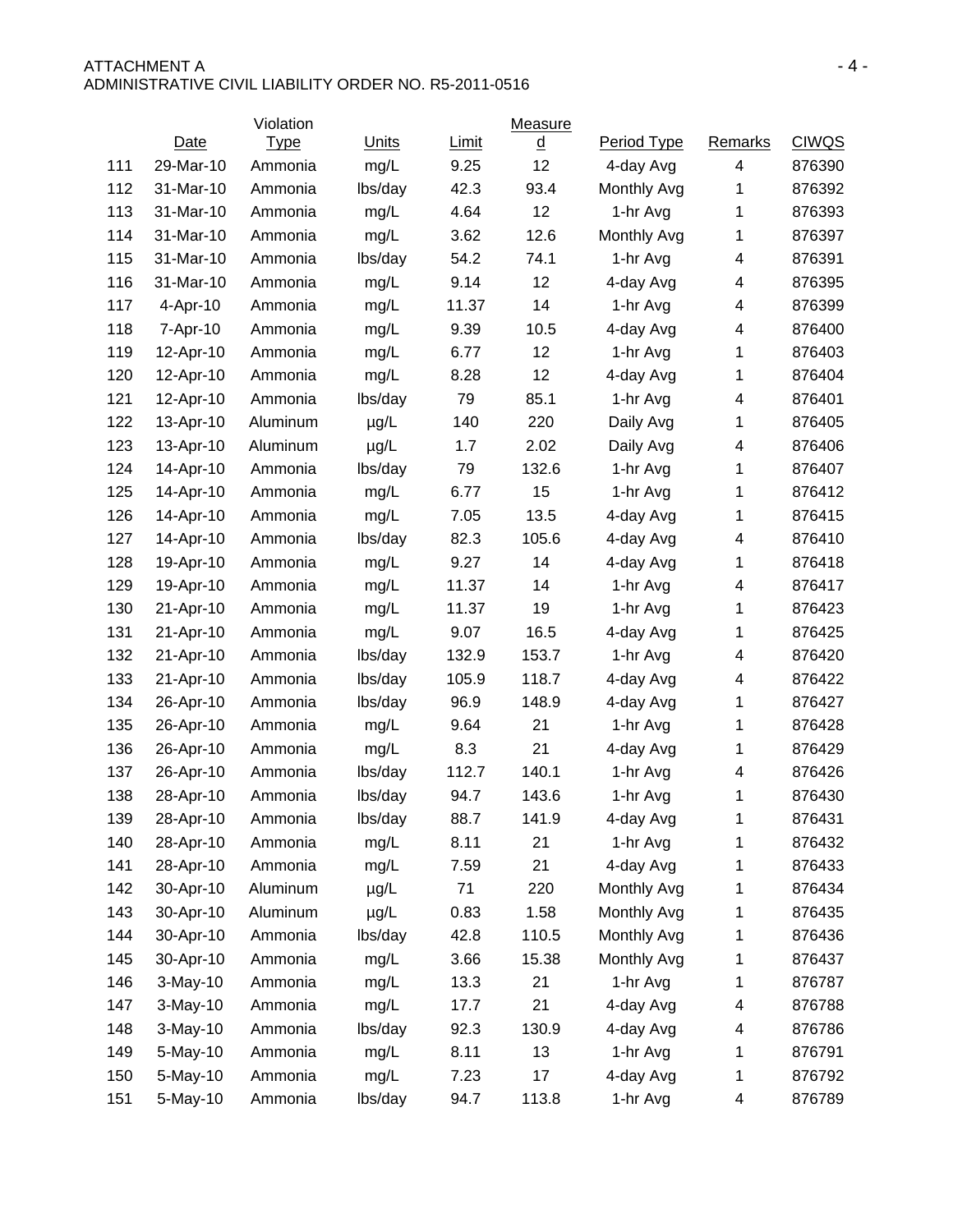### ATTACHMENT A FIRE A SERIES AND THE SERIES OF A SERIES AND THE SERIES OF A SERIES OF A SERIES OF A SERIES OF A SERIES OF A SERIES OF A SERIES OF A SERIES OF A SERIES OF A SERIES OF A SERIES OF A SERIES OF A SERIES OF A SERI ADMINISTRATIVE CIVIL LIABILITY ORDER NO. R5-2011-0516

|     |            | Violation   |           |       | <b>Measure</b>                       |             |                |              |
|-----|------------|-------------|-----------|-------|--------------------------------------|-------------|----------------|--------------|
|     | Date       | <b>Type</b> | Units     | Limit | $\underline{\underline{\mathsf{d}}}$ | Period Type | <b>Remarks</b> | <b>CIWQS</b> |
| 152 | 5-May-10   | Ammonia     | lbs/day   | 84.5  | 118                                  | 4-day Avg   | 4              | 876790       |
| 153 | 7-May-10   | Aluminum    | $\mu$ g/L | 140   | 200                                  | Daily Avg   | 1              | 876782       |
| 154 | 7-May-10   | Aluminum    | lbs/day   | 1.7   | 2.25                                 | Daily Avg   | 4              | 876783       |
| 155 | 10-May-10  | Ammonia     | lbs/day   | 79    | 152.1                                | 1-hr Avg    | 1              | 876793       |
| 156 | 10-May-10  | Ammonia     | lbs/day   | 78.1  | 158.8                                | 4-day Avg   | 1              | 876794       |
| 157 | 10-May-10  | Ammonia     | mg/L      | 6.77  | 16                                   | 1-hr Avg    | 1              | 876795       |
| 158 | 10-May-10  | Ammonia     | mg/L      | 6.68  | 16                                   | 4-day Avg   | 1              | 876796       |
| 159 | 12-May-10  | Ammonia     | lbs/day   | 79    | 134.3                                | 1-hr Avg    | 1              | 876797       |
| 160 | 12-May-10  | Ammonia     | lbs/day   | 85.8  | 142.6                                | 4-day Avg   | 1              | 876798       |
| 161 | 12-May-10  | Ammonia     | mg/L      | 6.77  | 14                                   | 1-hr Avg    | 1              | 876799       |
| 162 | 12-May-10  | Ammonia     | mg/L      | 7.35  | 15                                   | 4-day Avg   | 1              | 876800       |
| 163 | 17-May-10  | Ammonia     | lbs/day   | 94.7  | 156                                  | 1-hr Avg    | 1              | 876801       |
| 164 | 17-May-10  | Ammonia     | lbs/day   | 88.8  | 161.3                                | 4-day Avg   | 1              | 876802       |
| 165 | 17-May-10  | Ammonia     | mg/L      | 8.11  | 17                                   | 1-hr Avg    | 1              | 876804       |
| 166 | 17-May-10  | Ammonia     | mg/L      | 7.6   | 17                                   | 4-day Avg   | 1              | 876805       |
| 167 | 19-May-10  | Ammonia     | lbs/day   | 87.9  | 148.5                                | 4-day Avg   | 1              | 876807       |
| 168 | 19-May-10  | Ammonia     | mg/L      | 7.52  | 16                                   | 4-day Avg   | 1              | 876809       |
| 169 | 19-May-10  | Ammonia     | mg/L      | 13.3  | 15                                   | 1-hr Avg    | 4              | 876808       |
| 170 | 19-May-10  | Ammonia     | lbs/day   | 138.9 | 155.2                                | 1-hr Avg    | 4              | 876806       |
| 171 | 24-May-10  | Ammonia     | lbs/day   | 74.5  | 111.7                                | 4-day Avg   | 1              | 876811       |
| 172 | 24-May-10  | Ammonia     | mg/L      | 6.77  | 13                                   | 1-hr Avg    | 1              | 876812       |
| 173 | 24-May-10  | Ammonia     | mg/L      | 6.37  | 13                                   | 4-day Avg   | 1              | 876813       |
| 174 | 24-May-10  | Ammonia     | lbs/day   | 79    | 109.5                                | 1-hr Avg    | 4              | 876810       |
| 175 | 27-May-10  | Ammonia     | lbs/day   | 44.7  | 120.1                                | 1-hr Avg    | 1              | 876814       |
| 176 | 27-May-10  | Ammonia     | mg/L      | 3.83  | 13                                   | 1-hr Avg    | 1              | 876816       |
| 177 | 27-May-10  | Ammonia     | mg/L      | 8.85  | 14                                   | 4-day Avg   | 1              | 876817       |
| 178 | 27-May-10  | Ammonia     | lbs/day   | 103.4 | 112.4                                | 4-day Avg   | 4              | 876815       |
| 179 | 31-May-10  | Aluminum    | $\mu$ g/L | 71    | 200                                  | Monthly Avg | 1              | 876784       |
| 180 | 31-May-10  | Aluminum    | lbs/day   | 0.83  | 2.25                                 | Monthly Avg | 1              | 876785       |
| 181 | 31-May-10  | Ammonia     | lbs/day   | 35    | 134.8                                | Monhly Avg  | 1              | 876818       |
| 182 | 31-May-10  | Ammonia     | mg/L      | 3     | 15.5                                 | Monhly Avg  | 1              | 876819       |
| 183 | $1-Jun-10$ | Ammonia     | lbs/day   | 44.7  | 163.6                                | 1-hr Avg    | 1              | 879981       |
| 184 | $1-Jun-10$ | Ammonia     | lbs/day   | 48.7  | 163.6                                | 4-day Avg   | 1              | 879991       |
| 185 | $1-Jun-10$ | Ammonia     | mg/L      | 3.8   | 14.0                                 | 1-hr Avg    | 1              | 879574       |
| 186 | $1-Jun-10$ | Ammonia     | mg/L      | 4.2   | 14.0                                 | 4-day Avg   | 1              | 879594       |
| 187 | 2-Jun-10   | Ammonia     | lbs/day   | 94.7  | 233.7                                | 1-hr Avg    | 1              | 879982       |
| 188 | 2-Jun-10   | Ammonia     | lbs/day   | 46.0  | 198.6                                | 4-day Avg   | 1              | 879992       |
| 189 | 2-Jun-10   | Ammonia     | mg/L      | 8.1   | 20.0                                 | 1-hr Avg    | 1              | 879577       |
| 190 | 2-Jun-10   | Ammonia     | mg/L      | 3.9   | 17.0                                 | 4-day Avg   | 1              | 879595       |
| 191 | 7-Jun-10   | Ammonia     | lbs/day   | 65.6  | 163.6                                | 1-hr Avg    | 1              | 879983       |
| 192 | 7-Jun-10   | Ammonia     | lbs/day   | 45.6  | 163.6                                | 4-day Avg   | 1              | 879993       |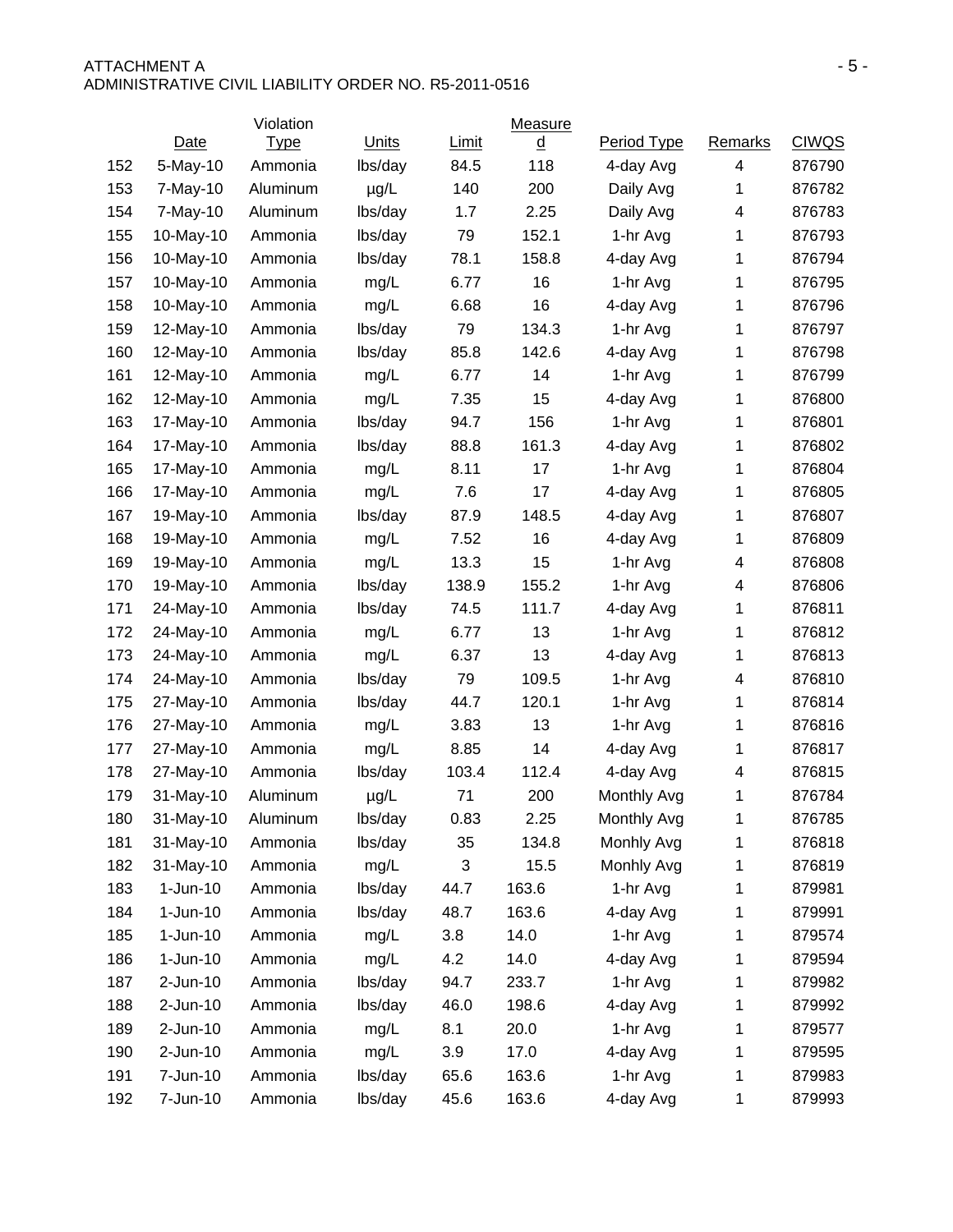### ATTACHMENT A  $-6 -$ ADMINISTRATIVE CIVIL LIABILITY ORDER NO. R5-2011-0516

|     |           | Violation   |              |       | Measure                  |             |                         |              |
|-----|-----------|-------------|--------------|-------|--------------------------|-------------|-------------------------|--------------|
|     | Date      | <b>Type</b> | <b>Units</b> | Limit | $\underline{\mathsf{d}}$ | Period Type | <b>Remarks</b>          | <b>CIWQS</b> |
| 193 | 7-Jun-10  | Ammonia     | mg/L         | 5.6   | 14.0                     | 1-hr Avg    | 1                       | 879579       |
| 194 | 7-Jun-10  | Ammonia     | mg/L         | 3.9   | 14.0                     | 4-day Avg   | 1                       | 879596       |
| 195 | 9-Jun-10  | Ammonia     | lbs/day      | 30.3  | 151.9                    | 1-hr Avg    | 1                       | 879984       |
| 196 | 9-Jun-10  | Ammonia     | lbs/day      | 22.1  | 157.7                    | 4-day Avg   | 1                       | 879994       |
| 197 | 9-Jun-10  | Ammonia     | mg/L         | 2.6   | 13.0                     | 1-hr Avg    | $\mathbf 1$             | 879580       |
| 198 | 9-Jun-10  | Ammonia     | mg/L         | 1.9   | 13.5                     | 4-day Avg   | 1                       | 879599       |
| 199 | 14-Jun-10 | Ammonia     | lbs/day      | 54.2  | 148.4                    | 1-hr Avg    | 1                       | 879985       |
| 200 | 14-Jun-10 | Ammonia     | lbs/day      | 33.1  | 148.4                    | 4-day Avg   | 1                       | 879997       |
| 201 | 14-Jun-10 | Ammonia     | mg/L         | 4.6   | 12.7                     | 1-hr Avg    | 1                       | 879583       |
| 202 | 14-Jun-10 | Ammonia     | mg/L         | 2.8   | 12.7                     | 4-day Avg   | 1                       | 879601       |
| 203 | 16-Jun-10 | Ammonia     | lbs/day      | 54.2  | 128.5                    | 1-hr Avg    | 1                       | 879986       |
| 204 | 16-Jun-10 | Ammonia     | lbs/day      | 33.2  | 138.4                    | 4-day Avg   | 1                       | 879998       |
| 205 | 16-Jun-10 | Ammonia     | mg/L         | 4.6   | 11.0                     | 1-hr Avg    | 1                       | 879585       |
| 206 | 16-Jun-10 | Ammonia     | mg/L         | 2.8   | 11.9                     | 4-day Avg   | 1                       | 879972       |
| 207 | 21-Jun-10 | Ammonia     | lbs/day      | 65.6  | 111.0                    | 1-hr Avg    | 1                       | 879987       |
| 208 | 21-Jun-10 | Ammonia     | lbs/day      | 40.1  | 111.0                    | 4-day Avg   | 1                       | 879999       |
| 209 | 21-Jun-10 | Ammonia     | mg/L         | 5.6   | 9.5                      | 1-hr Avg    | $\mathbf 1$             | 879590       |
| 210 | 21-Jun-10 | Ammonia     | mg/L         | 3.4   | 9.5                      | 4-day Avg   | 1                       | 879974       |
| 211 | 23-Jun-10 | Ammonia     | lbs/day      | 65.6  | 104.0                    | 1-hr Avg    | 4                       | 879989       |
| 212 | 23-Jun-10 | Ammonia     | lbs/day      | 34.9  | 107.5                    | 4-day Avg   | $\mathbf 1$             | 880001       |
| 213 | 23-Jun-10 | Ammonia     | mg/L         | 5.6   | 8.9                      | 1-hr Avg    | 4                       | 879591       |
| 214 | 23-Jun-10 | Ammonia     | mg/L         | 3.0   | 9.2                      | 4-day Avg   | 1                       | 879977       |
| 215 | 28-Jun-10 | Ammonia     | lbs/day      | 65.6  | 77.1                     | 1-hr Avg    | 4                       | 879990       |
| 216 | 28-Jun-10 | Ammonia     | lbs/day      | 36.8  | 77.1                     | 4-day Avg   | $\mathbf 1$             | 880002       |
| 217 | 28-Jun-10 | Ammonia     | mg/L         | 5.6   | 6.6                      | 1-hr Avg    | 4                       | 879593       |
| 218 | 28-Jun-10 | Ammonia     | mg/L         | 3.2   | 6.6                      | 4-day Avg   | $\mathbf 1$             | 879978       |
| 219 | 30-Jun-10 | Aluminum    | $\mu$ g/L    | 71.0  | 73.0                     | Monthly Avg | 4                       | 879045       |
| 220 | 30-Jun-10 | Ammonia     | lbs/day      | 57.2  | 66.6                     | 4-day Avg   | 4                       | 880003       |
| 221 | 30-Jun-10 | Ammonia     | lbs/day      | 19.1  | 133.8                    | Monthly Avg | 1                       | 880005       |
| 222 | 30-Jun-10 | Ammonia     | mg/L         | 4.9   | 5.7                      | 4-day Avg   | 4                       | 879979       |
| 223 | 30-Jun-10 | Ammonia     | mg/L         | 1.6   | 11.5                     | Monthly Avg | 1                       | 879980       |
| 224 | 26-Jul-10 | Chlorine    | mg/L         | 0.02  | 5                        | 1-hr Avg.   | $\overline{\mathbf{c}}$ | 881186       |
| 225 | 26-Jul-10 | Chlorine    | mg/L         | 0.01  | 0.052                    | 4-day Avg.  | $\overline{\mathbf{c}}$ | 881198       |
| 226 | 26-Jul-10 | Chlorine    | lbs/day      | 0.22  | 40.5                     | 1-hr Avg.   | 2                       | 881201       |
| 227 | 26-Jul-10 | Chlorine    | lbs/day      | 0.13  | 0.36                     | 4-day Avg.  | 2                       | 881204       |
| 228 | 11-Aug-10 | Ammonia     | mg/L         | 5.02  | 5.75                     | 4-day Avg   | 4                       | 883463       |
| 229 | 31-Aug-10 | Ammonia     | lbs/day      | 13.83 | 15                       | Monthly Avg | 4                       | 883465       |
| 230 | 31-Aug-10 | Ammonia     | mg/L         | 1.8   | 1.91                     | Monthly Avg | 4                       | 883464       |
| 231 | 4-Oct-10  | Ammonia     | <b>NTU</b>   | 5.79  | 6.60                     | 4-Day Avg   | 4                       | 887306       |
| 232 | 5-Oct-10  | Ammonia     | <b>NTU</b>   | 5.68  | 6.10                     | 4-Day Avg   | 4                       | 887307       |
| 233 | 31-Oct-10 | Ammonia     | <b>NTU</b>   | 3.2   | 4.6                      | Monthly Avg | 1                       | 887308       |
|     |           |             |              |       |                          |             |                         |              |